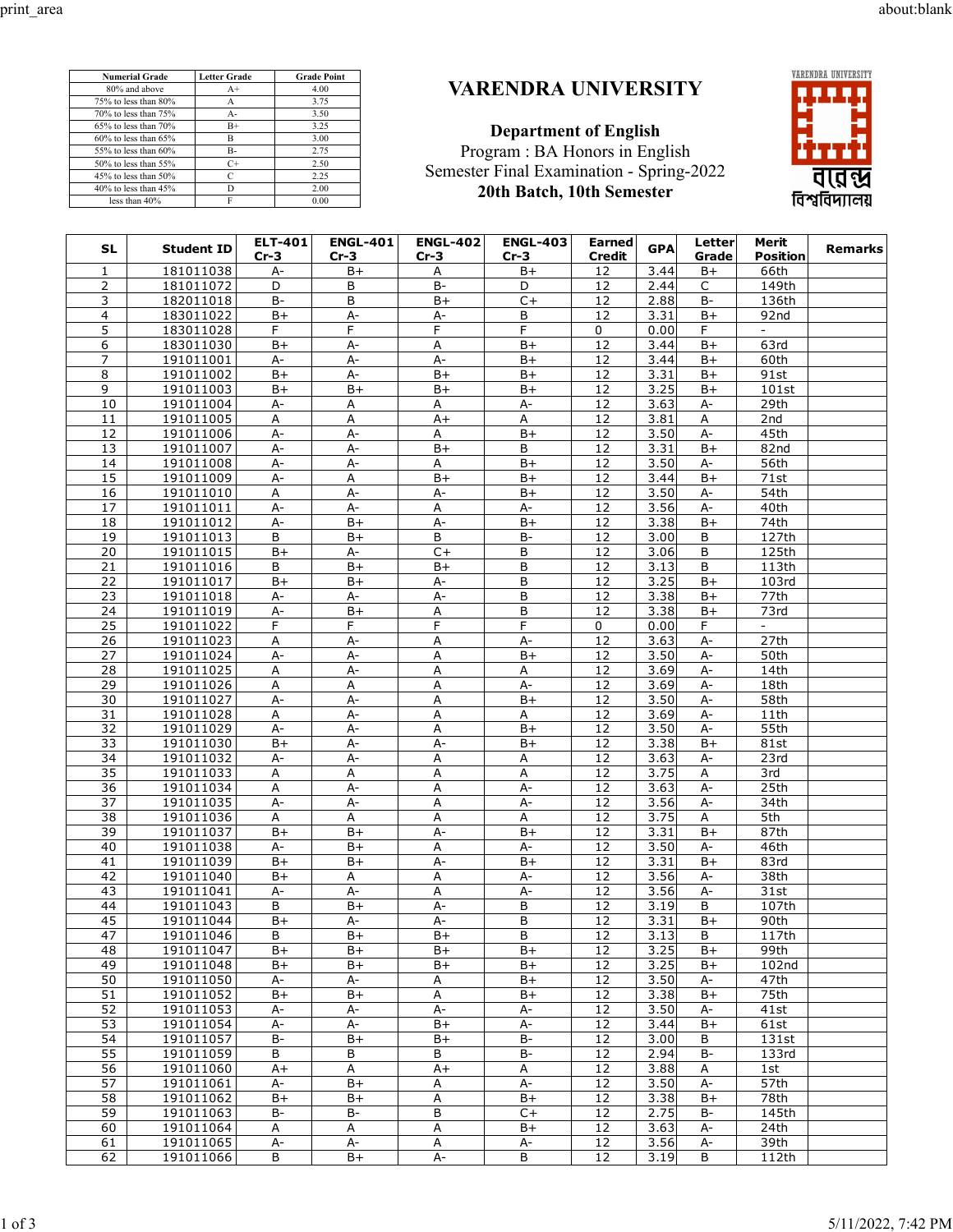| 64         | 191011068              | В              | B+             | A-         | В               | 12       | 3.19         | В           | 105th                    |
|------------|------------------------|----------------|----------------|------------|-----------------|----------|--------------|-------------|--------------------------|
| 65         | 191011069              | A-             | A              | A          | Α               | 12       | 3.69         | A-          | 17th                     |
| 66         | 191011071              | B              | B              | A-         | $B -$           | 12       | 3.06         | B           | 120th                    |
| 67         | 191011072              | В              | $B+$           | A-         | B+              | 12       | 3.25         | $B+$        | 100th                    |
| 68         | 191011073              | $B+$           | $B+$           | B          | B-              | 12       | 3.06         | B           | 122nd                    |
| 69         | 191011074              | В              | В              | B+         | $C +$           | 12       | 2.94         | B-          | 134th                    |
| 70         | 191011075              | A-             | Α              | А          | А               | 12       | 3.69         | A-          | 12th                     |
| 71         | 191011076              | $B+$           | B              | $B+$       | D               | 12       | 2.88         | $B -$       | 135th                    |
| 72<br>73   | 191011077<br>191011079 | A-<br>$B+$     | A-<br>$B+$     | Α<br>А     | А<br>A-         | 12<br>12 | 3.63<br>3.44 | A-<br>B+    | 30th<br>68th             |
| 74         | 191011080              | B+             | $B+$           | А-         | B               | 12       | 3.25         | B+          | 95th                     |
| 75         | 191011082              | B-             | B-             | В          | $B-$            | 12       | 2.81         | B-          | 142nd                    |
| 76         | 191011084              | Α              | A              | Α          | A-              | 12       | 3.69         | A-          | 13th                     |
| 77         | 191011085              | A-             | A-             | A-         | $B+$            | 12       | 3.44         | $B+$        | 67th                     |
| 78         | 191011086              | Α              | Α              | Α          | А-              | 12       | 3.69         | A-          | 10th                     |
| 79         | 191011088              | F.             | F              | F          | F               | 0        | 0.00         | F.          | $\overline{\phantom{a}}$ |
| 80         | 191011090              | А              | A              | А          | A-              | 12       | 3.69         | А-          | 8th                      |
| 81         | 191011091              | $\mathsf C$    | C              | $C +$      | C               | 12       | 2.31         | C           | 150th                    |
| 82         | 191011092              | Α              | A-             | А          | А-              | 12       | 3.63         | А-          | 19th                     |
| 83<br>84   | 191011093<br>191011094 | A-<br>$B+$     | A<br>B+        | А-<br>А-   | B<br>B+         | 12<br>12 | 3.44<br>3.31 | B+<br>B+    | 65th<br>86th             |
| 86         | 191011098              | F.             | F.             | F          | B-              | 3        | 0.69         | F.          |                          |
| 88         | 191011100              | A-             | $B+$           | $B+$       | $B+$            | 12       | 3.31         | B+          | 89th                     |
| 89         | 191011101              | B+             | $B+$           | А-         | B-              | 12       | 3.19         | В           | 110th                    |
| 90         | 191011102              | B              | B              | B          | $C+$            | 12       | 2.88         | $B-$        | 139th                    |
| 91         | 191011103              | А              | А-             | А          | B+              | 12       | 3.56         | A-          | 33rd                     |
| 92         | 191011104              | B+             | B+             | A-         | <b>B-</b>       | 12       | 3.19         | В           | 108th                    |
| 93         | 191011107              | A              | А-             | А-         | $B+$            | 12       | 3.50         | А-          | 43rd                     |
| 94         | 191011108              | $B+$           | $B+$           | A-         | <b>B-</b>       | 12       | 3.19         | B           | 106th                    |
| 95<br>96   | 191011109<br>191011110 | Α              | А<br>A-        | Α<br>Α     | А<br>$B+$       | 12<br>12 | 3.75<br>3.56 | Α<br>А-     | 4th<br>37th              |
| 97         | 191011111              | Α<br>$B -$     | B              | $C+$       | B-              | 12       | 2.75         | $B -$       | 146th                    |
| 98         | 191011112              | B-             | B+             | B-         | B-              | 12       | 2.88         | B-          | 137th                    |
| 99         | 191011114              | А-             | А-             | Α          | $B+$            | 12       | 3.50         | A-          | 52nd                     |
| 100        | 191011115              | А-             | А-             | A-         | A-              | 12       | 3.50         | A-          | 42nd                     |
| 101        | 191011116              | В              | $B+$           | $B+$       | <u>B</u>        | 12       | 3.13         | В           | 114th                    |
| 102        | 191011117              | A-             | A-             | B+         | B               | 12       | 3.31         | B+          | 84th                     |
| 103        | 191011118              | А              | B+             | Α          | Α               | 12       | 3.63         | A-          | 20th                     |
| 104<br>105 | 191011119<br>191011120 | А<br>А         | A-<br>A-       | А<br>A-    | Α<br>B+         | 12<br>12 | 3.69<br>3.50 | A-<br>А-    | 16th<br>53rd             |
| 106        | 191011121              | А-             | $B+$           | А          | A-              | 12       | 3.50         | А-          | 51st                     |
| 107        | 191011122              | B-             | B+             | B-         | B-              | 12       | 2.88         | <b>B-</b>   | 140th                    |
| 108        | 191011123              | A-             | А-             | Α          | B+              | 12       | 3.50         | А-          | 49th                     |
| 109        | 191011124              | А              | $A-$           | А          | А               | 12       | 3.69         | А-          | 7th                      |
| 110        | 191011125              | Α              | A-             | А          | A-              | 12       | 3.63         | A-          | 21st                     |
| 111        | 191011126              | $B+$           | A-             | A-         | A-              | 12       | 3.44         | B+          | 70th                     |
| 112<br>113 | 191011127<br>191011128 | A<br>A-        | A-<br>A-       | A<br>Α     | A<br>А-         | 12<br>12 | 3.69<br>3.56 | $A -$<br>A- | 9th<br>36th              |
| 114        | 191011131              | $B+$           | $B+$           | А          | $B+$            | 12       | 3.38         | B+          | 76th                     |
| 115        | 191011132              | $B+$           | A-             | Α          | A-              | 12       | 3.50         | A-          | 48th                     |
| 117        | 191011135              | Α              | A-             | A          | A-              | 12       | 3.63         | A-          | 26th                     |
| 119        | 191011138              | <b>B-</b>      | <b>B-</b>      | $B-$       | $C+$            | 12       | 2.69         | $C+$        | 147th                    |
| 121        | 191011142              | B              | $B+$           | $B+$       | B               | 12       | 3.13         | B           | 115th                    |
| 122        | 191011143              | B+             | $B+$           | A-         | B               | 12       | 3.25         | B+          | 94th                     |
| 124        | 191011146              | B              | В              | $B+$       | B-              | 12       | 3.00         | B           | 126th                    |
| 125        | 191011147<br>191011148 | A-             | A-             | A-         | B               | 12       | 3.38         | B+          | 80th                     |
| 126<br>127 | 191011149              | B+<br>B-       | A-<br>$B+$     | A-<br>$B+$ | $C+$<br>B-      | 12<br>12 | 3.19<br>3.00 | В<br>В      | 111th<br>129th           |
| 128        | 191011150              | B+             | A-             | $B+$       | $\overline{B}$  | 12       | 3.25         | B+          | 104th                    |
| 129        | 191011151              | A-             | A-             | A          | $\mathsf B$     | 12       | 3.44         | B+          | 59th                     |
| 130        | 191011153              | $C+$           | B              | $C+$       | $C+$            | 12       | 2.63         | $C+$        | 148th                    |
| 131        | 191011156              | $B+$           | B+             | A-         | B+              | 12       | 3.31         | B+          | 85th                     |
| 132        | 191011157              | $B+$           | B+             | B+         | В               | 12       | 3.19         | В           | 109th                    |
| 134        | 191011162              | $C+$           | B              | <b>B-</b>  | В               | 12       | 2.81         | B-          | 144th                    |
| 135<br>136 | 191011163<br>191011166 | A<br>B         | A<br>B+        | A<br>$A-$  | A-<br>$B-$      | 12<br>12 | 3.69<br>3.13 | A-<br>В     | 15th<br>118th            |
| 137        | 191011167              | $C+$           | $B+$           | В          | В               | 12       | 2.94         | B-          | 132nd                    |
| 138        | 191011168              | A-             | A-             | A          | $B+$            | 12       | 3.50         | $A-$        | 44th                     |
| 139        | 191011170              | В              | $B+$           | В          | В               | 12       | 3.06         | В           | 123rd                    |
| 140        | 191011173              | B-             | B+             | $B-$       | $C+$            | 12       | 2.81         | B-          | 143rd                    |
| 141        | 191011175              | B              | $B+$           | B          | <b>B-</b>       | 12       | 3.00         | B           | 130th                    |
| 142        | 191011177              | B              | $B+$           | A          | B+              | 12       | 3.31         | B+          | 93rd                     |
| 144<br>145 | 191011179<br>191011181 | $B+$<br>B      | А-<br>B        | А-<br>B-   | B+<br><b>B-</b> | 12<br>12 | 3.38<br>2.88 | B+<br>B-    | 79th<br>138th            |
| 146        | 191011182              | $\overline{A}$ | $\overline{A}$ | $A+$       | A-              | 12       | 3.75         | Α           | 6th                      |
|            |                        |                |                |            |                 |          |              |             |                          |